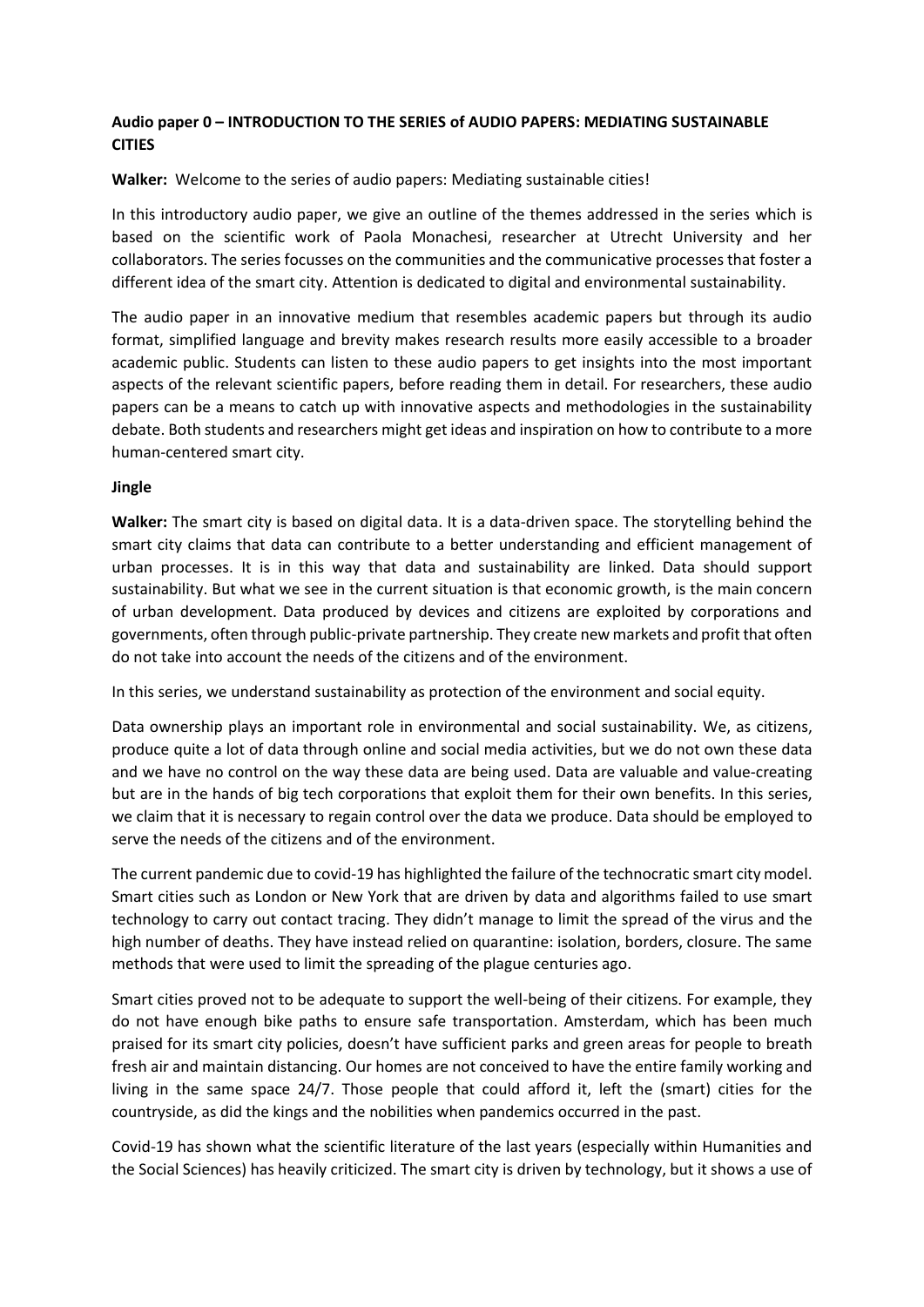technology that serves mainly the interests of corporations and governments rather than those of the citizens.

#### **Jingle**

In this series of audio papers, we claim that digital and environmental sustainability are strictly connected. The lack of sustainability in the way we relate to the environment and to digital networks are two aspects of the same problem. They are two symptoms of the same illness: communities have lost control over social and economic data-driven processes that are happening at large scale on a global arena. At all levels, from small local contexts to the state, communities are not being heard in the decisions regarding environmental policies or in their request to protect their privacy.

A growing body of research and academic literature has argued for a different approach to the smart city, suggesting an alternative vision that considers the environment and the well-being of citizens as priority. The human-centered smart city literature asks for citizens' awareness and participation in innovation processes and for a view in which technology is being used in support of the environment and citizens' needs. The work of Paola Monaches**i** can be embedded within this research line. It looks at urban sustainable development from the vantage point of new media, communication and language technology.

### **Jingle**

**Paola:** the audio papers of this series are based on my academic writing in which I highlight an alternative smart city storytelling that emerges from different communities. Identifying specific communities is the first step in my analysis, since it is the community that fights to rebuild public space. Public space is a space where people can discuss, fight for their rights and interests, work for the common good, and gain control over the data they produce. This space is the premise to build a more sustainable way of life.

Examples addressed in this series include how Bluetooth apps create new spaces in the HK prodemocracy demonstrations, the ideal of a smart city shaped by creative migrants and the efforts by the elderly to improve the natural and social environment of the city they live in. From these cases **a**  common thread emerges: the need for a sustainable environment and a sustainable city. Sustainable in terms of nature, democracy and ethical way of life.

My work relies on an innovative methodology. In the case of creative migrants and the elderly, it is based on social media data to identify the communication carried out by these groups. The narrative of these two communities has not been analyzed in relation to the smart city before. The smart city discourse promoted by governments and big tech corporations is often one-way. I show instead that social media allow for a more open, participative and interactive communication that reveals different narratives. The methodology I propose merges quantitative and qualitative methods. It relies on a language analysis of the geo-tagged data and it combines it with a social network analysis that shows the contribution of these communities to the smart city debate.

# **Jingle**

**Walker:** How is this series of audio papers' structured? Each audio paper presents a different aspect of the sustainability theme. We start from few of Monachesi's publications and we introduce new ideas and debates by employing different formats. They include interviews, a conversation with students and narrative. We will talk about media and public space, communities, urban sustainability, the importance of care and research methodology.